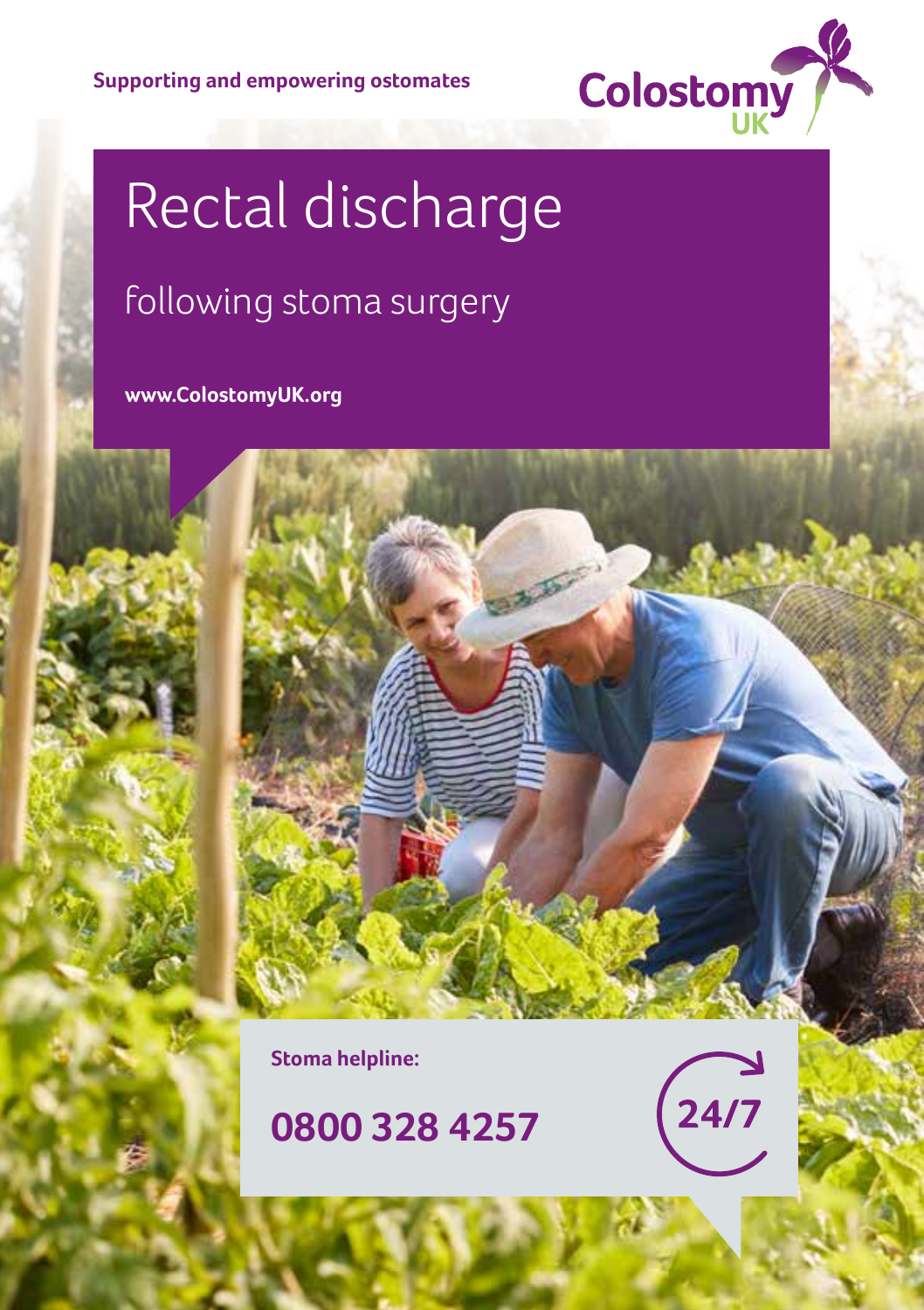## Colostomy UK

We are Colostomy UK. Here if you have questions, need support or just want to talk to someone who lives with a stoma.

Your voice on the bigger issues: advocates for your rights and campaigning to raise awareness of what matters to you; running projects to empower you; building communities to support you.

### Contact us

#### **Write to:**

Colostomy UK 100 Berkshire Place Winnersh Wokingham Berkshire RG41 5RD

#### **Adminline:**

Tel: 0118 939 1537

**Stoma helpline:** 0800 328 4257

**E–mail** info@ColostomyUK.org

**Website:** www.ColostomyUK.org

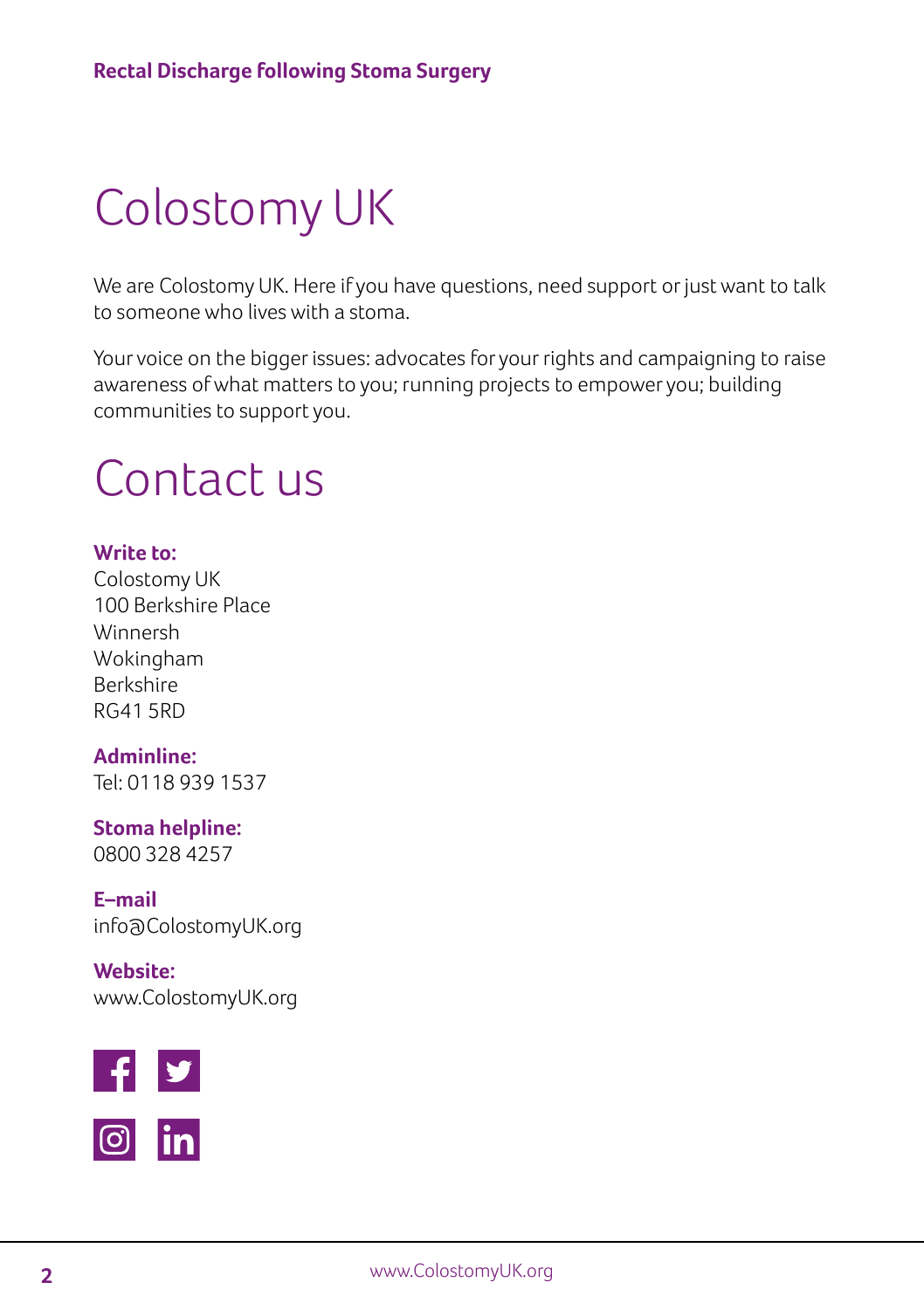

### **Contents**

| Rectal discharge                                |  |
|-------------------------------------------------|--|
| What is mucus?                                  |  |
| Coping with rectal discharge                    |  |
| What if there is blood or pus in the discharge? |  |
| Support from Colostomy UK                       |  |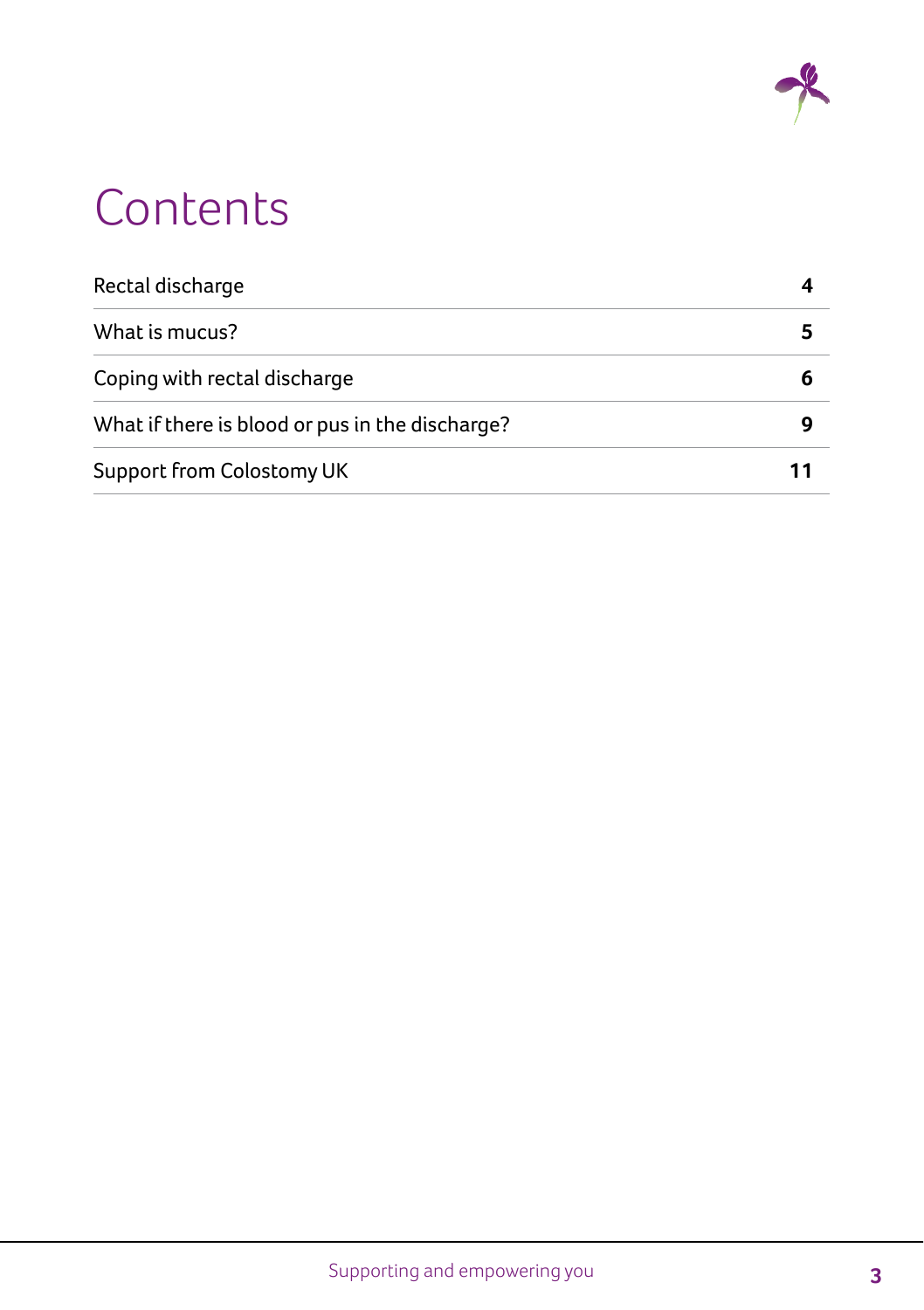### Rectal discharge

It is possible to experience rectal discharge even if you have a stoma. Whether this causes any problems varies from person to person. As it is a private issue, many people don't talk about it, making the size of the problem unknown.









#### **Not everyone with a stoma will have a discharge from the rectum.**

One of the most common surgical procedures resulting in the formation of a permanent colostomy is called an abdominoperineal excision of rectum, or APER for short. This involves the removal of the rectum and anus. The end result is a scar in the area where the anus used to be, and once this has healed there is no external bowel opening.

In other surgical procedures, such as a Hartmann's procedure or the formation of a loop stoma, the rectum is left in place. Ostomates who have had this type of operation may experience discharge through the anus.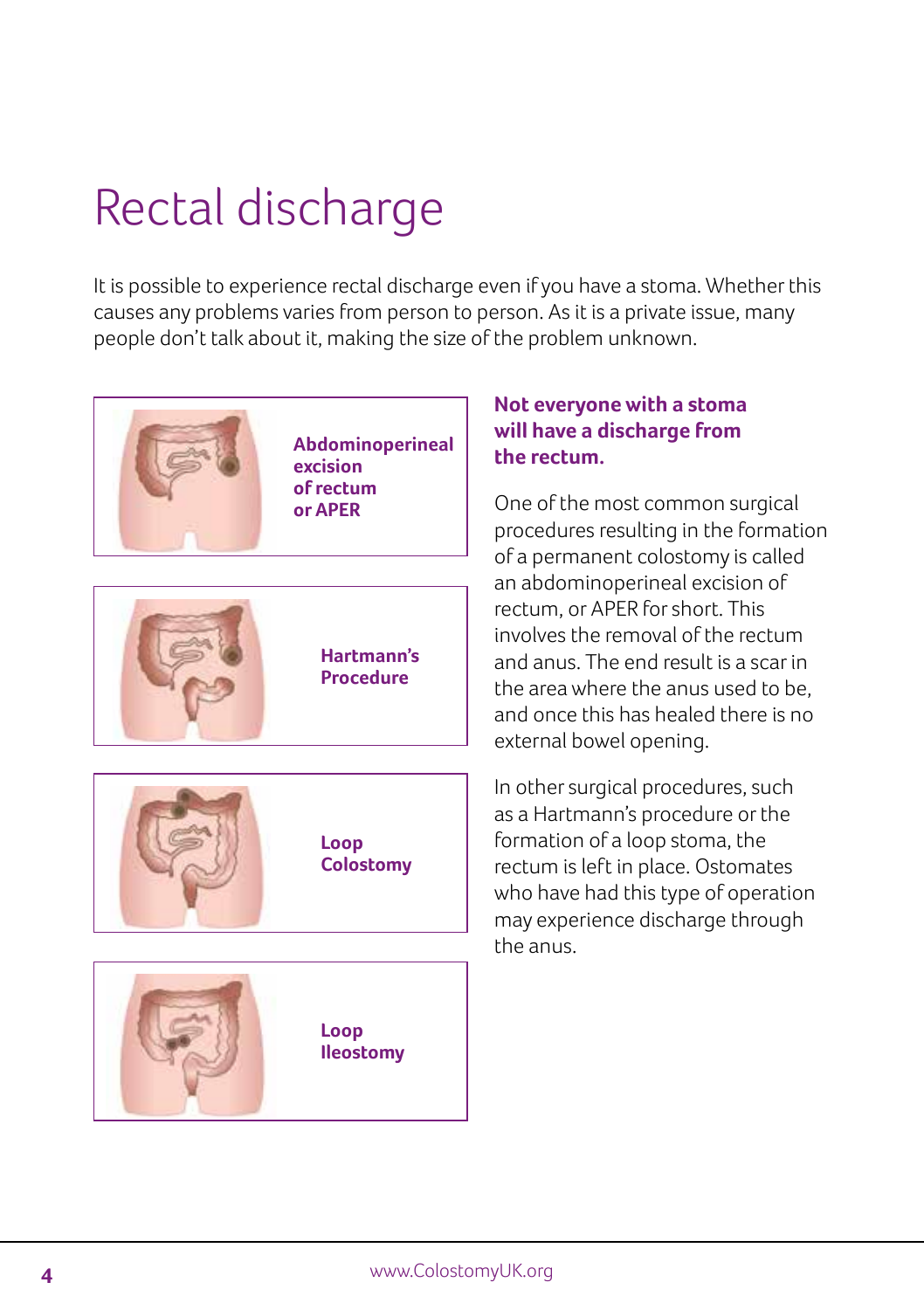

### What is mucus?

The most common type of rectal discharge is caused by mucus.

The lining of the whole of the bowel continuously produces a substance called mucus which acts as a lubricant to assist the passage of faeces. In a person who has a normally functioning bowel, mucus is not usually noticeable as it mixes with the motion and passes directly into the toilet.

Following a Hartmann's procedure or the formation of a loop stoma the bottom part of the bowel becomes redundant as faeces no longer pass through it. However, the lining of the bowel wall continues to secrete mucus, which can cause problems as it no longer has a useful purpose.

Mucus can build up and either leak out of the rectum or dry up into a ball and cause pain. The amount of mucus discharge varies from person to person. So too does the frequency, ranging from every few weeks or even months to a constant problem several times a day. The amount of bowel left behind after surgery varies. The longer the length of redundant bowel the more likely it is to have problems, as there is capacity for more mucus to be produced.

Unless you have a loop colostomy, mucus should always be clear or putty coloured. A loop colostomy sometimes allows a small amount of faeces to pass into the bowel leading to the anus, in which case it would make the discharge brown.

#### **Is it normal to have a mucus discharge from the rectum?**

Surgeons and other health professionals will say: "It is normal and don't worry." This can be reassuring but frustrating as it does not help the physical problems that you have to live with. Mucus varies in consistency from clear 'egg white' to opaque, thick 'sticky glue' both of which are considered 'normal.'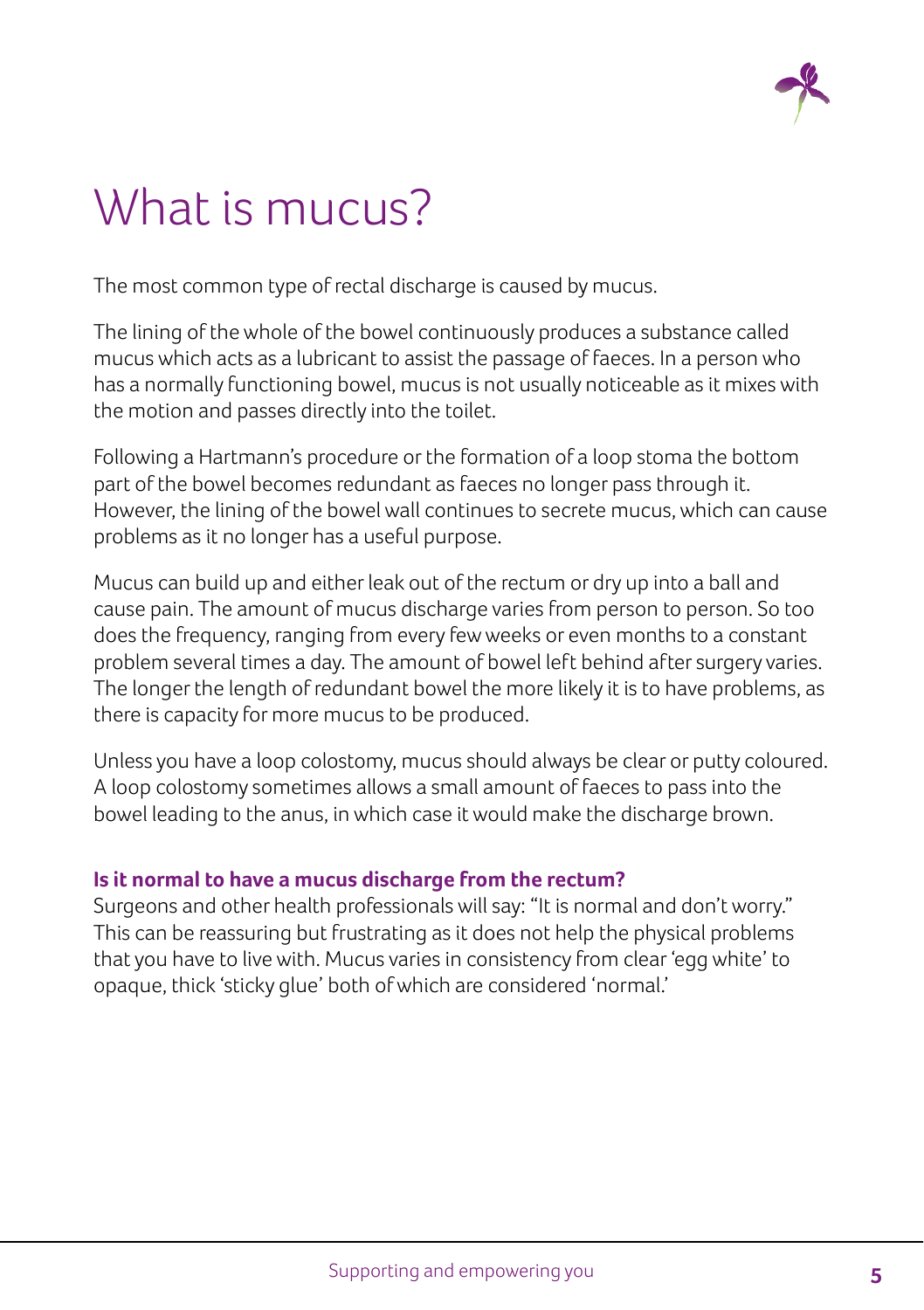#### **Coping with rectal discharge**

Over time, many people develop their own coping strategies. What's important, is to understand that you are not alone and other people are experiencing the same problems. It can be helpful to discuss your concerns with someone you trust. Don't forget that you can call our stoma helpline and speak to volunteer who can support and advise you. It is a normal function of the body to produce mucus so it will not go away. Some people, however, report a significant reduction in discharge over time.

The suggestions opposite are tried and tested, having been taken from a survey of 150 ostomates who have experienced rectal discharge. This survey was conducted through *Charter Journal.* We are very grateful to all those that responded and to Opus Healthcare whose financial support made it possible.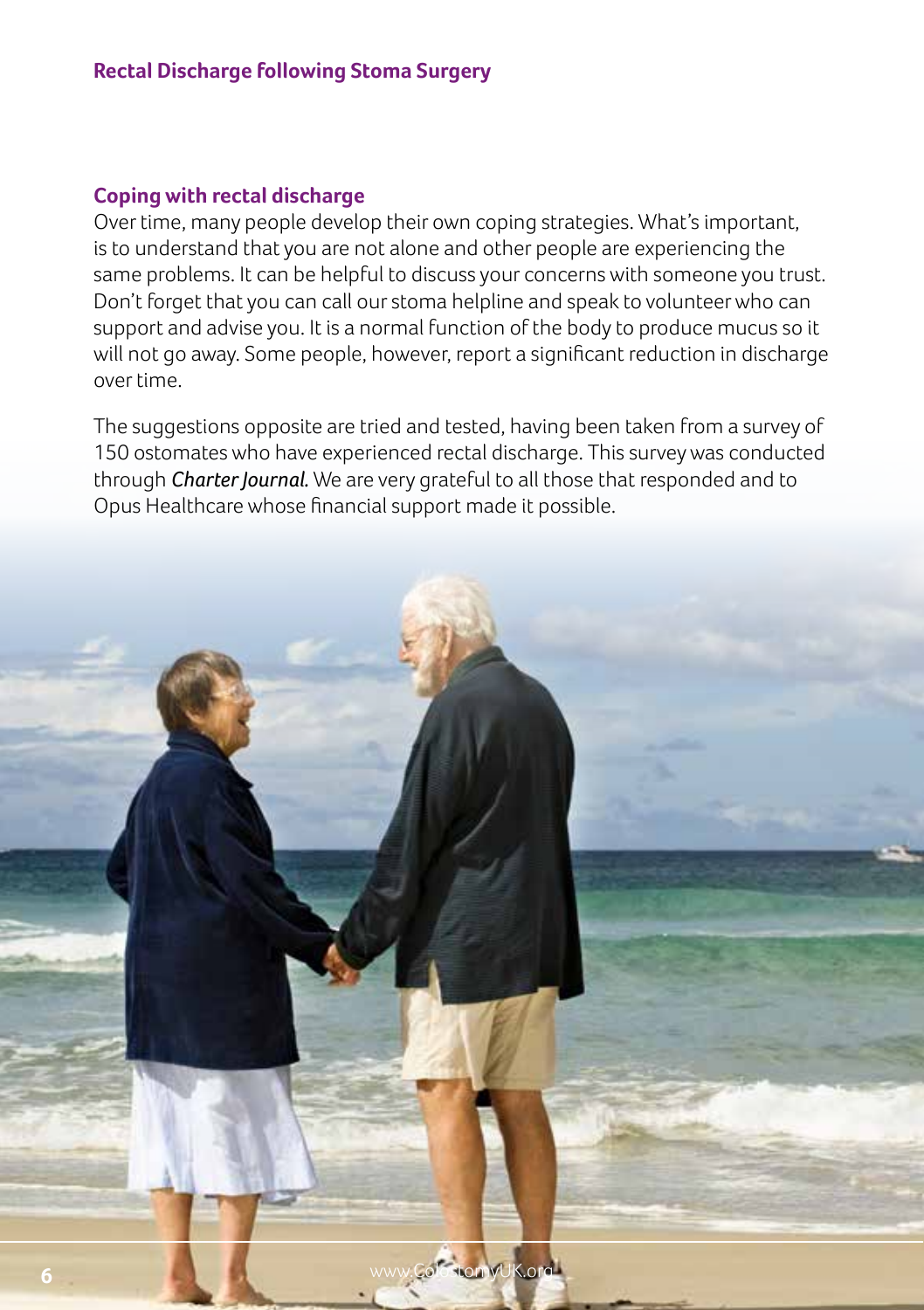

**1** To evacuate mucus naturally, sit on the toilet daily and gently bear down as if you were to have your bowels open.

This reduces the risk of build up, which may lead to pain, and also reduces the amount of mucus that leaks out in an uncontrolled way.

**2** If the mucus won't come away naturally (some people say they don't have enough sensation in their rectum to push) a glycerine suppository inserted into the anus may help.

You could discuss this with your GP who would be able to prescribe them if s/he felt it appropriate. The frequency of using suppositories varies from person to person.

It may be necessary to use them twice a week; it may be once a month. Persevering and experimenting with the frequency will achieve the best result for you.

- **3** Some people report that certain foods increase their mucus production. Although there is currently no scientific evidence for this, it may be worth keeping a record of foods you eat to see if such a connection appears to exist for you.
- **4** When mucus leaks out it can make the skin around the anus sore (like nappy rash). There are creams to help with this e.g. *Sudocrem* and *Cavilon.* Try the different barrier creams available from the chemist to find one that suits you best or ask your local pharmacist for advice.

For ladies the application of barrier cream can also reduce the stinging caused by urine splashing onto the sore skin. The cream can also be applied to a small pad or gauze dressing which can be held in the cleft of the buttocks.

**5** Regular showering and dab drying (rather than rubbing) will remove the moisture, odour and keep the skin clean. It will help reduce the skin irritation and itchiness caused by a permanently damp anal area.

Using wet wipes can also help to clean the area, especially if out and about or at work. Reapply creams or barriers after washing or cleaning.

**6** Pads can be used to protect clothes. If you find these too bulky make your own pad from kitchen roll or gauze swabs, or use a women's panty liner. Good fitting traditional underpants for a man, or stretchy support knickers for ladies, will hold it in place.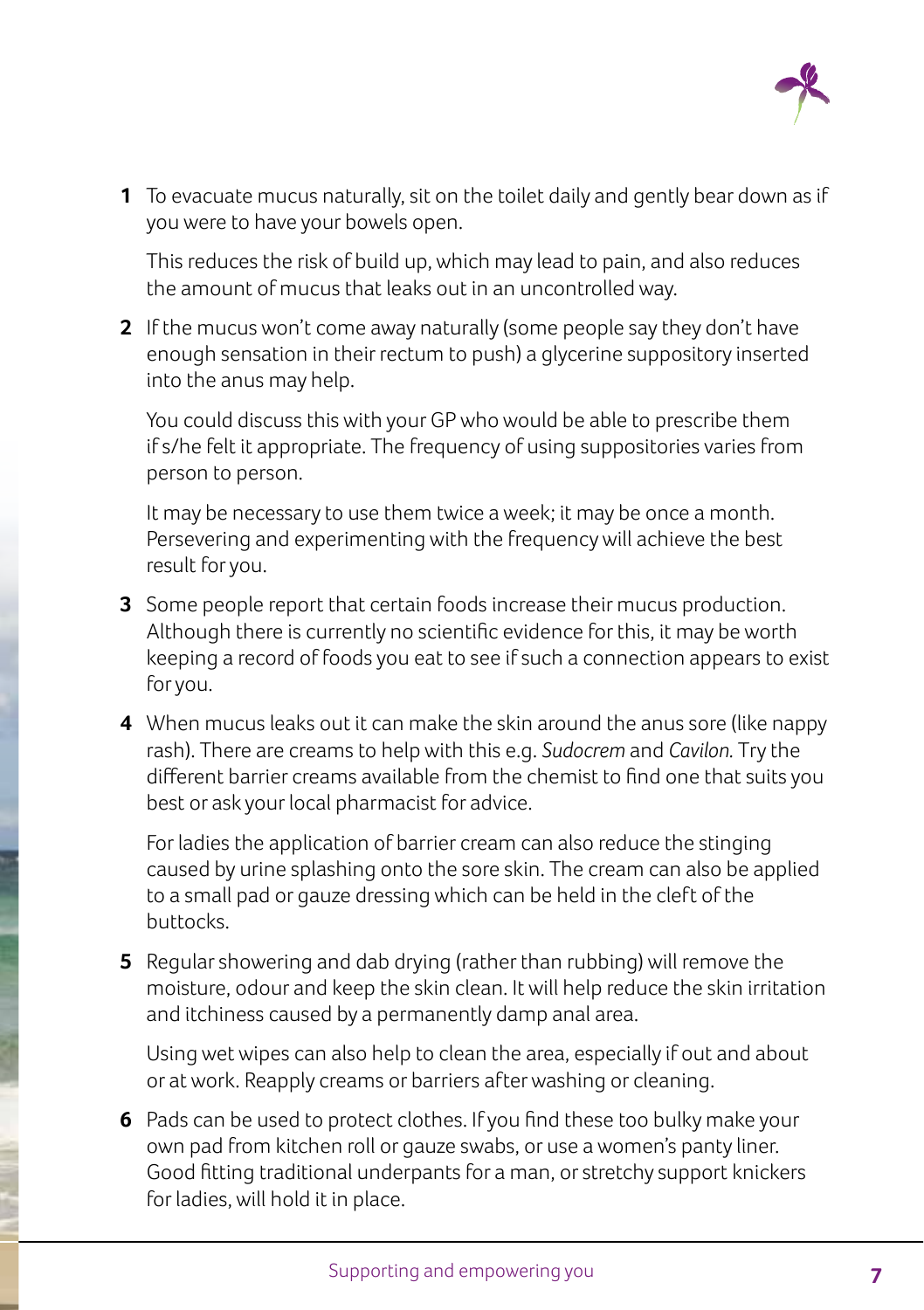#### **Rectal Discharge following Stoma Surgery**

**7** Pelvic floor exercises may help to strengthen the muscles which control the leakage of mucus from the rectum.

Sit on an upright chair with your feet on the floor, hip distance apart.

Breathe deeply expanding your rib cage and try and sit up a little taller.

As you breathe out, gently squeeze the muscles around the anus and at the same time draw up the muscles of the vagina, or between the scrotum and anus. (These muscles can often be located if you suck your thumb or try to stop yourself from passing urine.)

Repeat this exercise at least five times a day.

Colostomy UK has a number of male and female volunteers who are willing to talk in confidence about any concerns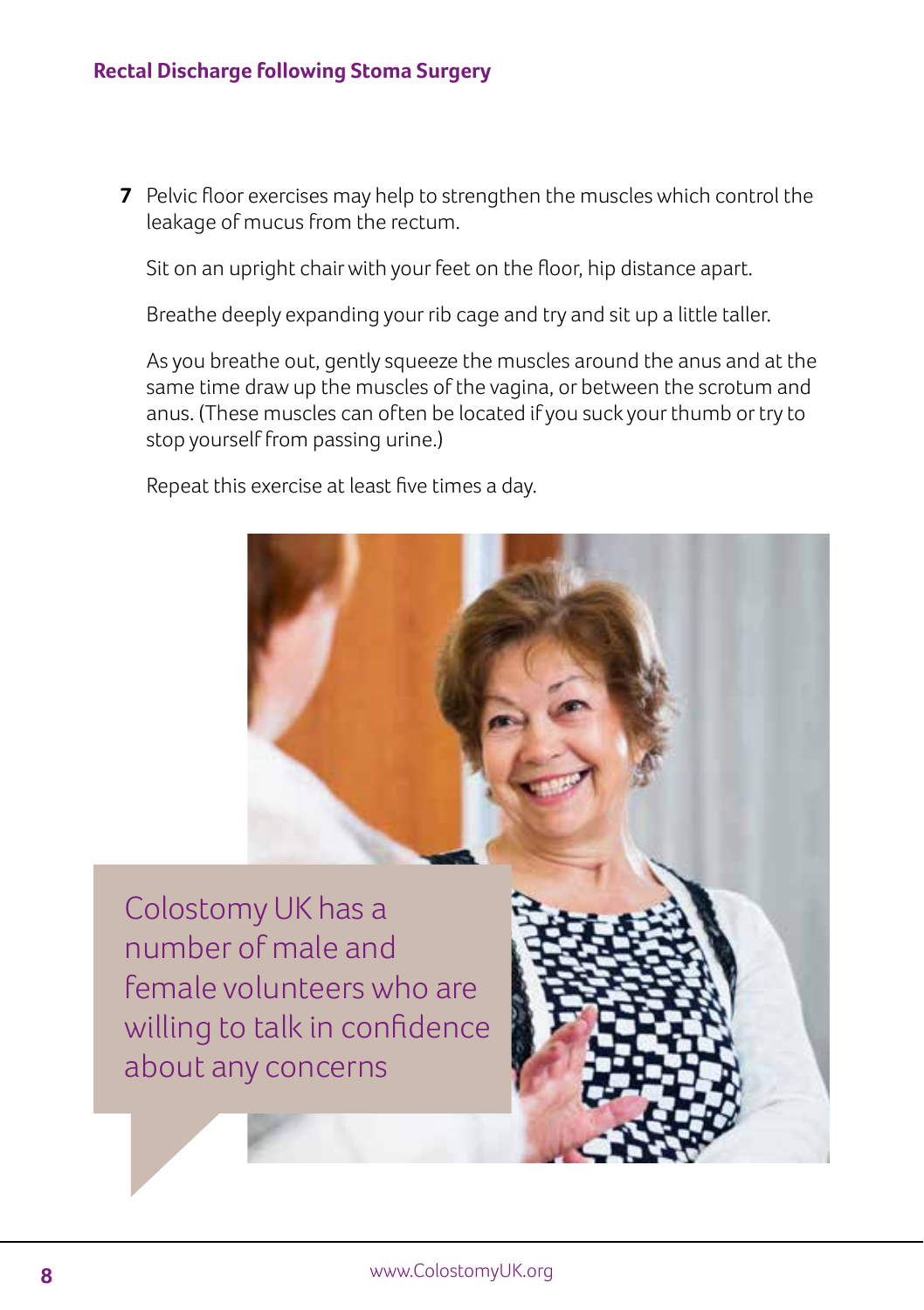

### What if there is blood or pus in the discharge?

If the rectal discharge is blood or pus, or the mucus is streaked with blood this should be reported to your GP or consultant as it may be an indication of inflammation or infection in the remaining redundant bowel.

If you are finding it hard to cope with rectal discharge, contact your stoma care nurse for further advice.

Don't forget that any persistent rectal bleeding at any time, any discharge or other  $changes - in fact anything that is not normal'$ for you – should be reported promptly to your GP or consultant.

#### **References**

Geraghty, JM, and Talbot, IC, 1991 Diversion colitis: Histological features in colon and rectum after defunctioning colostomy, *Gut*, v. 32–9, p. 1020-1023

Glotzer, DJ, Glick, ME, and Goldman, H, 1981 Proctitis and colitis following diversion of the faecal stream, *Gastroenterology,* v. 80–3, p. 438–441

Haas, PA, and Fox Jr, TA, 1990 The fate of the forgotten rectal pouch after Hartmann's Procedure without reconstruction. *American Journal of Surgery.* v. 159–1, p. 699–703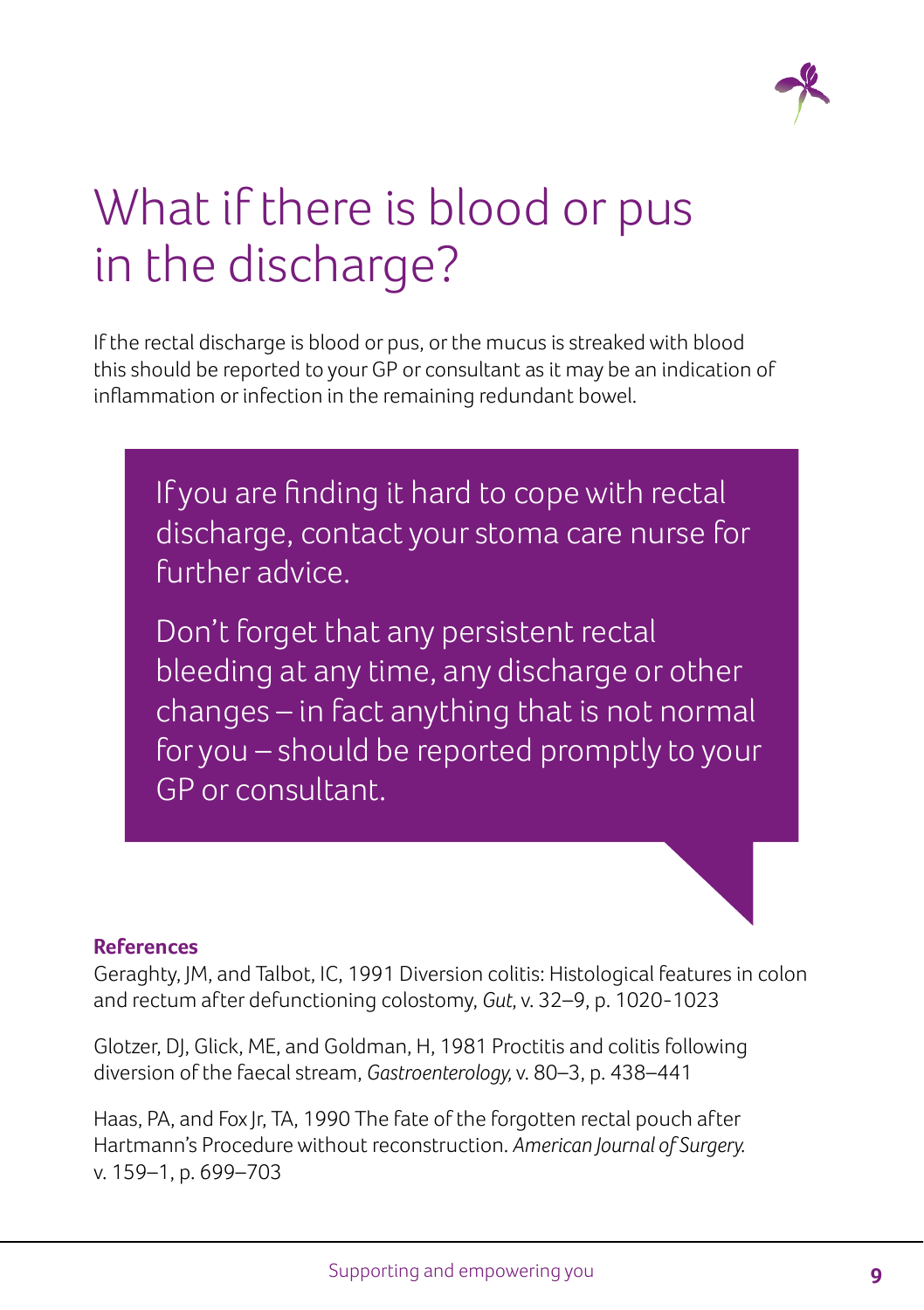#### **Rectal Discharge following Stoma Surgery**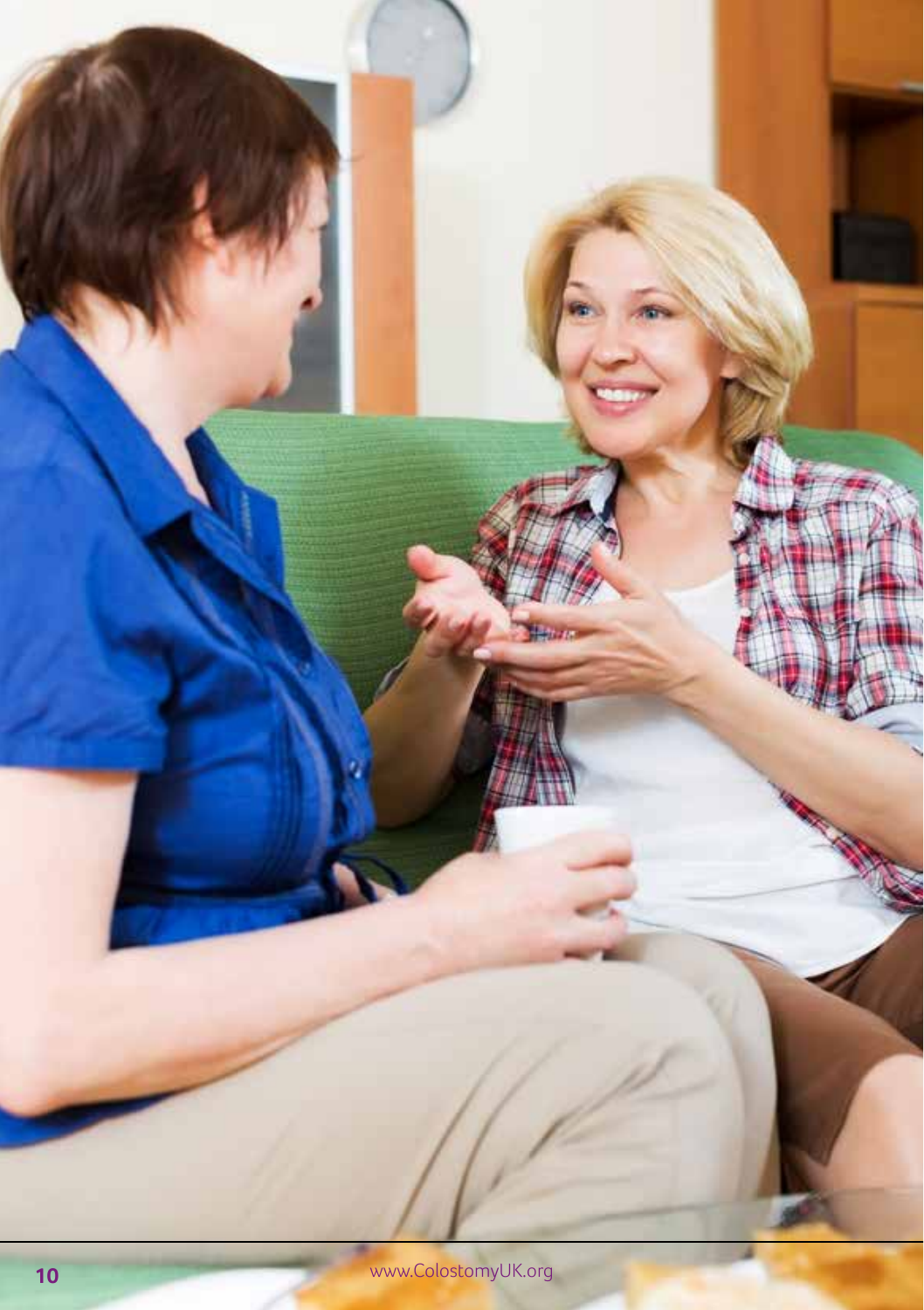

## Support from Colostomy UK

We hope that you have found this booklet useful. If you still have concerns, many of our volunteers have experienced rectal discharge. If you would like to talk to one of them, then please call or e–mail us and we will be pleased to arrange this.

#### **We provide:**

- A 24–hour free Stoma helpline: **0800 328 4257.**
- Information booklets, leaflets and factsheets about all aspects of *living with a stoma.*
- *Tidings,* a quarterly magazine full of the latest news, articles by stoma care professionals, product information and real–life stories from other ostomates.
- A private Facebook group for supporting each other and exchanging hints and tips.
- A website that provides practical information, details of open days and a directory of organisations, support groups, products and services.